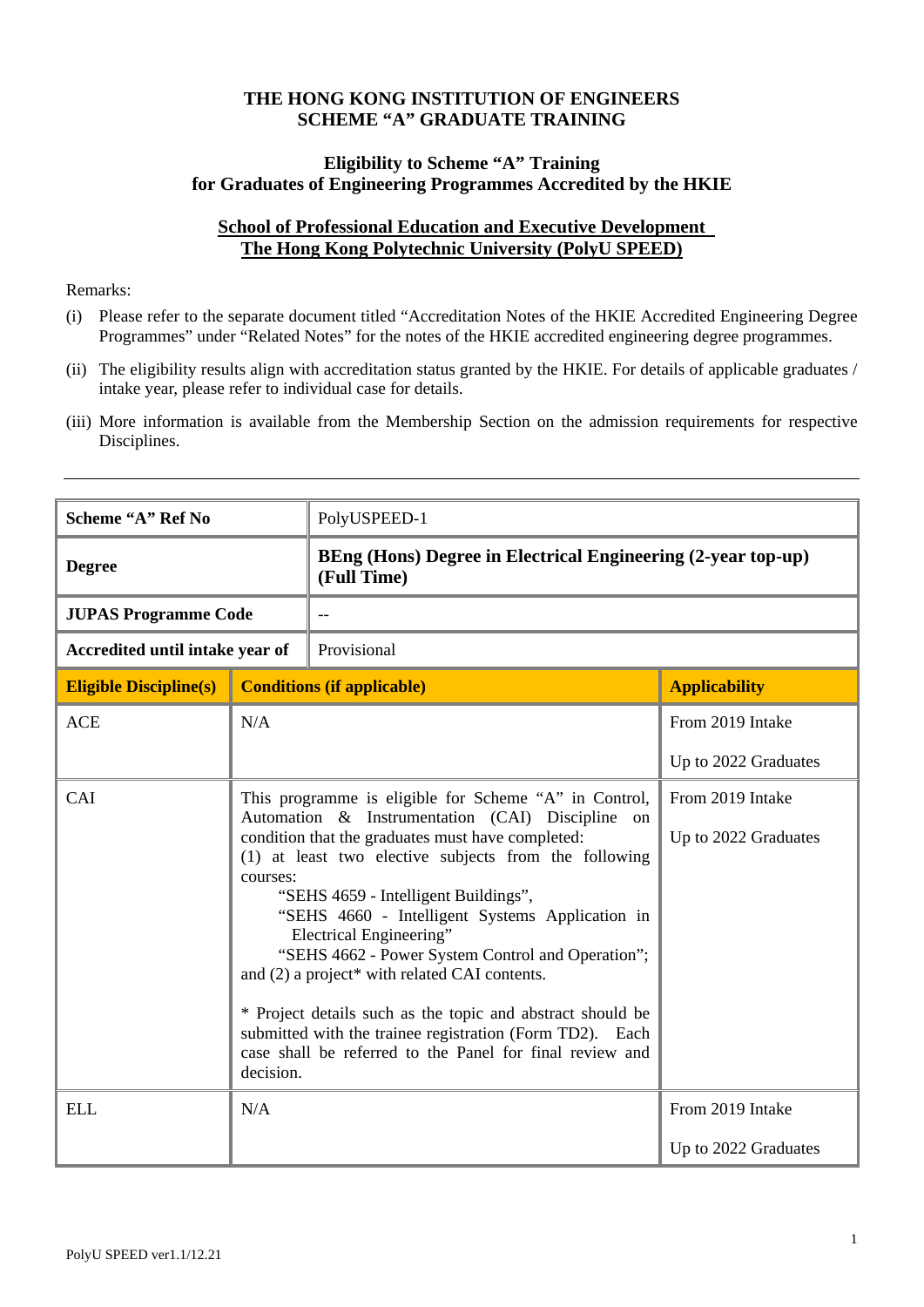| Scheme "A" Ref No               |                                                                                                                                                                                                                                                                                                                                                                                                                                                                                                                                                                                                                                                                    | PolyUSPEED-2                                                                       |                                                   |  |
|---------------------------------|--------------------------------------------------------------------------------------------------------------------------------------------------------------------------------------------------------------------------------------------------------------------------------------------------------------------------------------------------------------------------------------------------------------------------------------------------------------------------------------------------------------------------------------------------------------------------------------------------------------------------------------------------------------------|------------------------------------------------------------------------------------|---------------------------------------------------|--|
| <b>Degree</b>                   |                                                                                                                                                                                                                                                                                                                                                                                                                                                                                                                                                                                                                                                                    | <b>BEng (Hons) Degree in Electrical Engineering (4-year top-up)</b><br>(Part Time) |                                                   |  |
| <b>JUPAS Programme Code</b>     |                                                                                                                                                                                                                                                                                                                                                                                                                                                                                                                                                                                                                                                                    |                                                                                    |                                                   |  |
| Accredited until intake year of |                                                                                                                                                                                                                                                                                                                                                                                                                                                                                                                                                                                                                                                                    | Provisional                                                                        |                                                   |  |
| <b>Eligible Discipline(s)</b>   | <b>Conditions (if applicable)</b>                                                                                                                                                                                                                                                                                                                                                                                                                                                                                                                                                                                                                                  |                                                                                    | <b>Applicability</b>                              |  |
| <b>ACE</b>                      | N/A                                                                                                                                                                                                                                                                                                                                                                                                                                                                                                                                                                                                                                                                |                                                                                    | <b>First Cohort of Graduates</b><br>$(2022)$ only |  |
| CAI                             | This programme is eligible for Scheme "A" in Control,<br>Automation & Instrumentation (CAI) Discipline on<br>condition that the graduates must have completed:<br>(1) at least two elective subjects from the following<br>courses:<br>"SEHS 4659 - Intelligent Buildings",<br>"SEHS 4660 - Intelligent Systems Application in<br>Electrical Engineering"<br>"SEHS 4662 - Power System Control and Operation";<br>and (2) a project* with related CAI contents.<br>* Project details such as the topic and abstract should be<br>submitted with the trainee registration (Form TD2). Each<br>case shall be referred to the Panel for final review and<br>decision. |                                                                                    | <b>First Cohort of Graduates</b><br>$(2022)$ only |  |
| <b>ELL</b>                      | N/A                                                                                                                                                                                                                                                                                                                                                                                                                                                                                                                                                                                                                                                                |                                                                                    | <b>First Cohort of Graduates</b><br>$(2022)$ only |  |

| Scheme "A" Ref No               |     | PolyUSPEED-3                                                                |                      |
|---------------------------------|-----|-----------------------------------------------------------------------------|----------------------|
| <b>Degree</b>                   |     | BEng (Hons) Degree in Mechanical Engineering (2-year top-up)<br>(Full Time) |                      |
| <b>JUPAS Programme Code</b>     |     | $-$                                                                         |                      |
| Accredited until intake year of |     | 2024                                                                        |                      |
| <b>Eligible Discipline(s)</b>   |     | <b>Conditions (if applicable)</b>                                           | <b>Applicability</b> |
| <b>ACE</b>                      | N/A |                                                                             | From 2018 Intake     |
|                                 |     |                                                                             | Up to 2024 Intake    |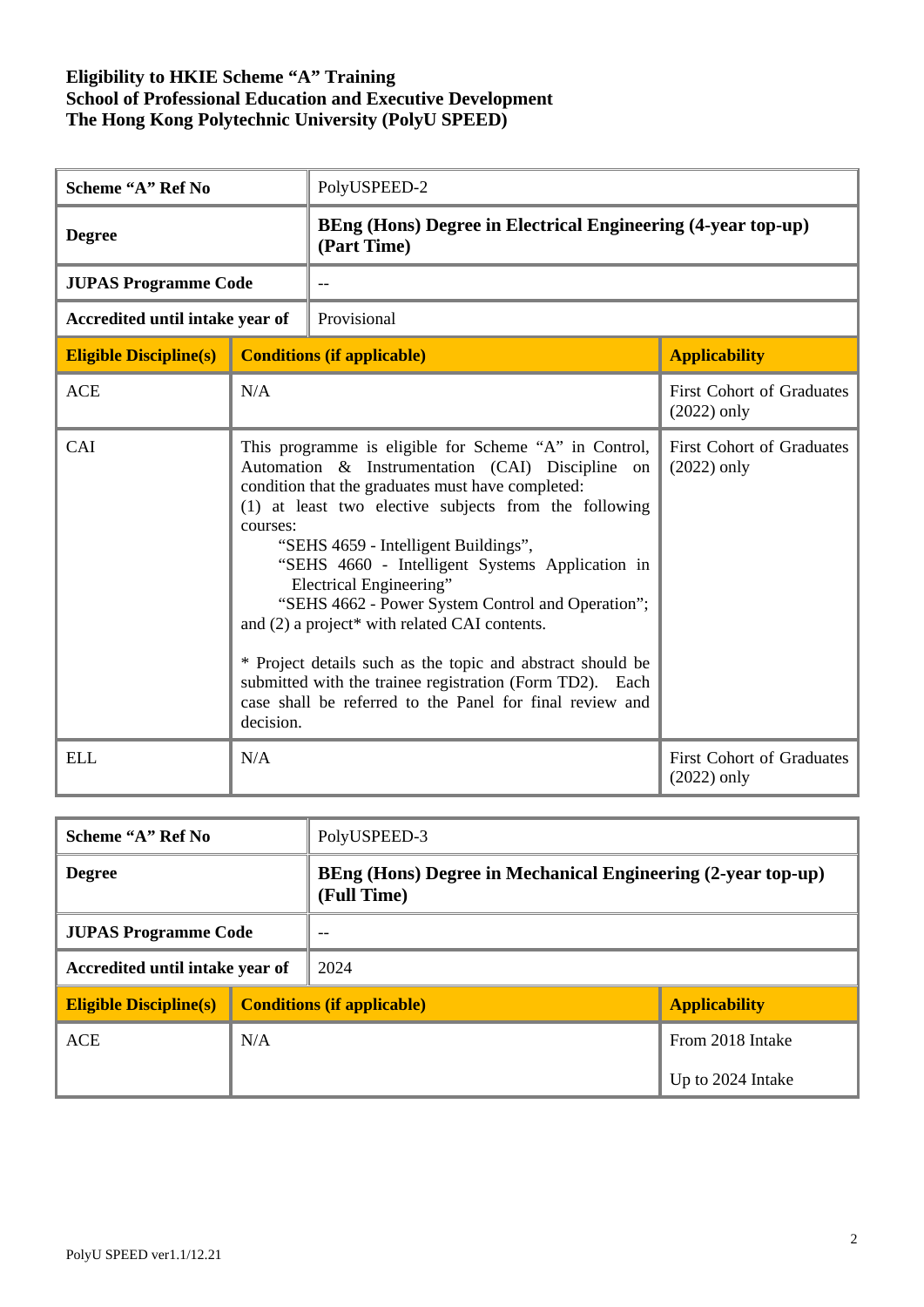| Scheme "A" Ref No               |                                                                                                                                                                                                                                                                                                                                                                                                                                                                                                                                                                                                                                                                                                                              | PolyUSPEED-3                                                                |                                       |  |
|---------------------------------|------------------------------------------------------------------------------------------------------------------------------------------------------------------------------------------------------------------------------------------------------------------------------------------------------------------------------------------------------------------------------------------------------------------------------------------------------------------------------------------------------------------------------------------------------------------------------------------------------------------------------------------------------------------------------------------------------------------------------|-----------------------------------------------------------------------------|---------------------------------------|--|
| <b>Degree</b>                   |                                                                                                                                                                                                                                                                                                                                                                                                                                                                                                                                                                                                                                                                                                                              | BEng (Hons) Degree in Mechanical Engineering (2-year top-up)<br>(Full Time) |                                       |  |
| <b>JUPAS Programme Code</b>     |                                                                                                                                                                                                                                                                                                                                                                                                                                                                                                                                                                                                                                                                                                                              | --                                                                          |                                       |  |
| Accredited until intake year of |                                                                                                                                                                                                                                                                                                                                                                                                                                                                                                                                                                                                                                                                                                                              | 2024                                                                        |                                       |  |
| <b>Eligible Discipline(s)</b>   |                                                                                                                                                                                                                                                                                                                                                                                                                                                                                                                                                                                                                                                                                                                              | <b>Conditions (if applicable)</b>                                           | <b>Applicability</b>                  |  |
| <b>BSS</b>                      | N/A                                                                                                                                                                                                                                                                                                                                                                                                                                                                                                                                                                                                                                                                                                                          |                                                                             | From 2018 Intake                      |  |
|                                 | Remarks: please refer to the "Admission Requirements for<br>Up to 2024 Intake<br>the Building Services Discipline" from Downloads -<br>Membership for the top-up requirements to be fulfilled<br>before applying to the class of Member in Building Services<br>Discipline.                                                                                                                                                                                                                                                                                                                                                                                                                                                  |                                                                             |                                       |  |
| CAI                             | This programme is eligible for Scheme "A" in Control,<br>Automation & Instrumentation (CAI) Discipline on<br>condition that the graduates must have completed:<br>(1) the following four elective subjects in Engineering<br>Design and Automation (DA) Technical Stream:<br>i. "SEHS 4622 - Automatic Control Systems",<br>ii. "SEHS 4624 - Fundamentals of Robotics",<br>iii. "SEHS 4625 - Industrial Automation" and<br>iv. "SEHS 4672 - Product Testing Technology";<br>and (2) a project* with related CAI contents.<br>* Project details such as the topic and abstract should be<br>submitted with the trainee registration (Form TD2). Each<br>case shall be referred to the Panel for final review and<br>decision. |                                                                             | From 2018 Intake<br>Up to 2024 Intake |  |
| <b>GAS</b>                      | N/A                                                                                                                                                                                                                                                                                                                                                                                                                                                                                                                                                                                                                                                                                                                          |                                                                             | From 2018 Intake<br>Up to 2024 Intake |  |
| <b>MCL</b>                      | N/A                                                                                                                                                                                                                                                                                                                                                                                                                                                                                                                                                                                                                                                                                                                          |                                                                             | From 2018 Intake                      |  |
|                                 |                                                                                                                                                                                                                                                                                                                                                                                                                                                                                                                                                                                                                                                                                                                              |                                                                             | Up to 2024 Intake                     |  |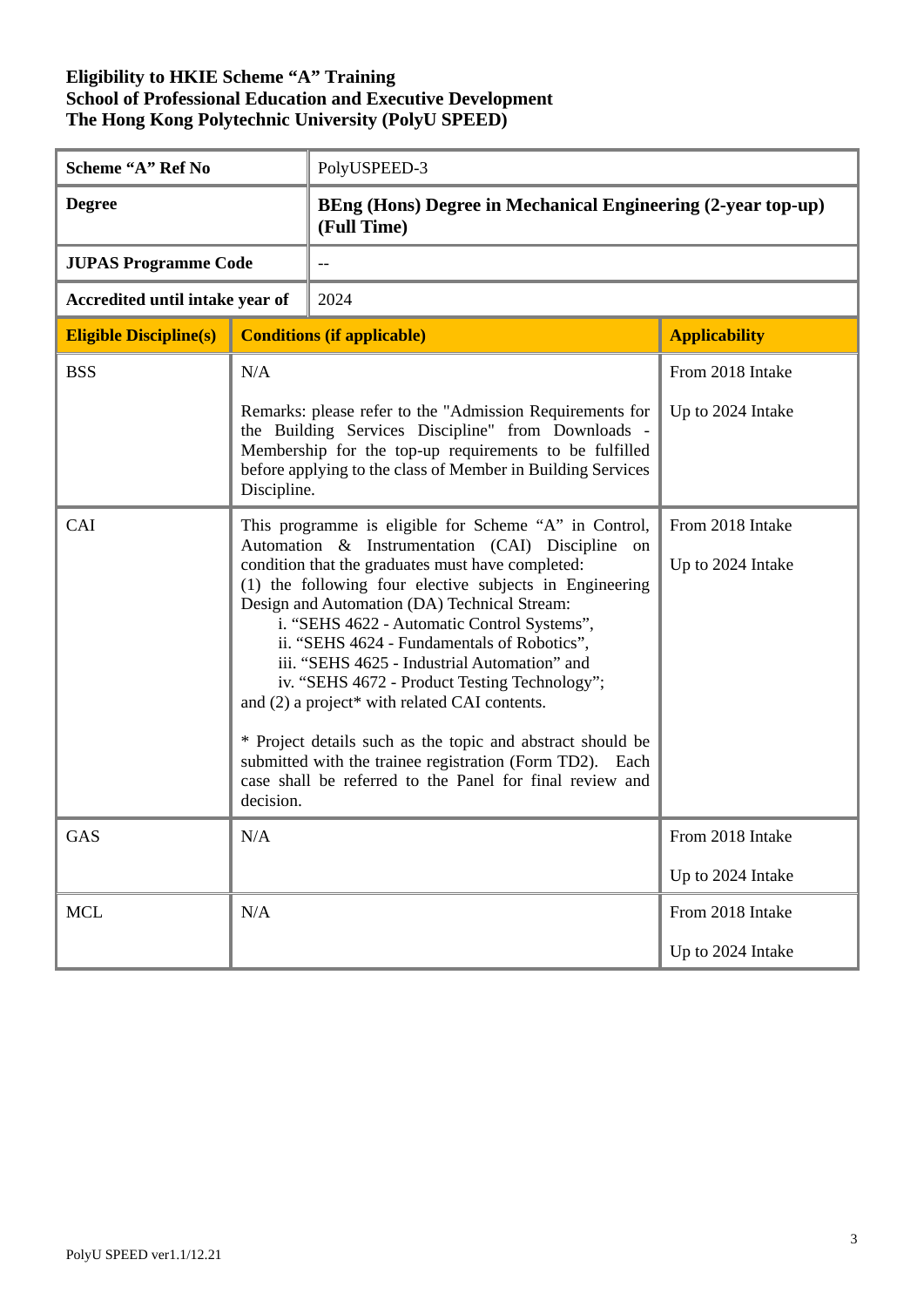| Scheme "A" Ref No               |                                                                                                                                                                                                                                                                                                                                                                                                                                                                                                                                                                                                                                                                                                                              | PolyUSPEED-4                                                                |                                                   |  |
|---------------------------------|------------------------------------------------------------------------------------------------------------------------------------------------------------------------------------------------------------------------------------------------------------------------------------------------------------------------------------------------------------------------------------------------------------------------------------------------------------------------------------------------------------------------------------------------------------------------------------------------------------------------------------------------------------------------------------------------------------------------------|-----------------------------------------------------------------------------|---------------------------------------------------|--|
| <b>Degree</b>                   |                                                                                                                                                                                                                                                                                                                                                                                                                                                                                                                                                                                                                                                                                                                              | BEng (Hons) Degree in Mechanical Engineering (4-year top-up)<br>(Part Time) |                                                   |  |
| <b>JUPAS Programme Code</b>     |                                                                                                                                                                                                                                                                                                                                                                                                                                                                                                                                                                                                                                                                                                                              |                                                                             |                                                   |  |
| Accredited until intake year of |                                                                                                                                                                                                                                                                                                                                                                                                                                                                                                                                                                                                                                                                                                                              | Provisional                                                                 |                                                   |  |
| <b>Eligible Discipline(s)</b>   |                                                                                                                                                                                                                                                                                                                                                                                                                                                                                                                                                                                                                                                                                                                              | <b>Conditions (if applicable)</b>                                           | <b>Applicability</b>                              |  |
| <b>ACE</b>                      | N/A                                                                                                                                                                                                                                                                                                                                                                                                                                                                                                                                                                                                                                                                                                                          |                                                                             | <b>First Cohort of Graduates</b><br>$(2022)$ only |  |
| <b>BSS</b>                      | N/A<br>Remarks: please refer to the "Admission Requirements for<br>the Building Services Discipline" from Downloads -<br>Membership for the top-up requirements to be fulfilled<br>before applying to the class of Member in Building Services<br>Discipline.                                                                                                                                                                                                                                                                                                                                                                                                                                                                |                                                                             | <b>First Cohort of Graduates</b><br>$(2022)$ only |  |
| CAI                             | This programme is eligible for Scheme "A" in Control,<br>Automation & Instrumentation (CAI) Discipline on<br>condition that the graduates must have completed:<br>(1) the following four elective subjects in Engineering<br>Design and Automation (DA) Technical Stream:<br>i. "SEHS 4622 - Automatic Control Systems",<br>ii. "SEHS 4624 - Fundamentals of Robotics",<br>iii. "SEHS 4625 - Industrial Automation" and<br>iv. "SEHS 4672 - Product Testing Technology";<br>and (2) a project* with related CAI contents.<br>* Project details such as the topic and abstract should be<br>submitted with the trainee registration (Form TD2). Each<br>case shall be referred to the Panel for final review and<br>decision. |                                                                             | <b>First Cohort of Graduates</b><br>$(2022)$ only |  |
| <b>GAS</b>                      | N/A                                                                                                                                                                                                                                                                                                                                                                                                                                                                                                                                                                                                                                                                                                                          |                                                                             | First Cohort of Graduates<br>$(2022)$ only        |  |
| <b>MCL</b>                      | N/A                                                                                                                                                                                                                                                                                                                                                                                                                                                                                                                                                                                                                                                                                                                          |                                                                             | <b>First Cohort of Graduates</b><br>$(2022)$ only |  |